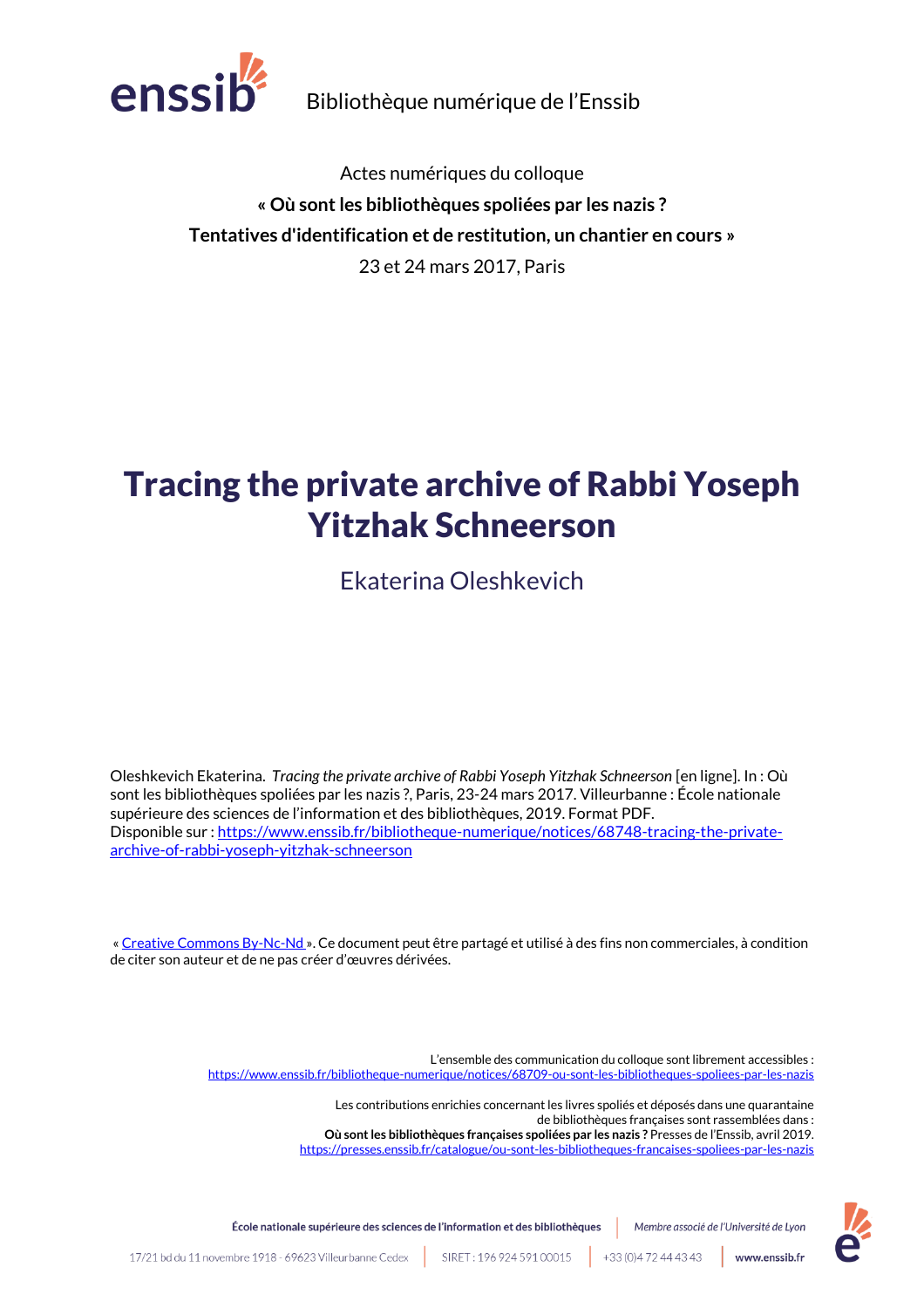# **Tracing the private archive of Rabbi Yoseph Yitzhak Schneerson**

*Key words*: Chabad, Schneerson dynasty, Yoseph Yitzhak Schneerson, private archive of Rabbi Yoseph Yitzhak Schneerson, trophy collections

The history of the Second World War is full of stories of cultural treasures being looted, confiscated, and lost — and only in rare cases recovered. These are stories not only of paintings and sculptures, but also of book collections and archives, as was the case of many Jewish collections.

The fate of the Schneerson private archive is not as widely known as that of the Schneerson library, the famous collection torn apart by the Russian revolution in 1917. However, the fate of the archive is another typical World War II-era story of spoils of war seized by Soviet troops in 1940s Europe. Such collections were generally of no use to the Soviet authorities, so they were buried — made virtually inaccessible to the public or to scholars — in state repositories for decades.

# **History of Yoseph Yitzhak Schneerson's private archive through the end of the Second World War**

The history of the Schneerson private archive has not yet been thoroughly researched. While the Schneerson book collection has garnered plenty of attention, the archive remained in the shadows, though it contains important information for research on such topics as the development of religious Jewish communities in Soviet times as well as the history of the Sixth Lubavitscher Rebbe himself and the history and organization of Chabad in the period between the two world wars.

The archive grew as Rabbi Schneerson made his long journey from Lubavichi to Rostov (in the 1910s), and to Moscow and Leningrad (1924). He seems to have begun collecting documents in a systematic manner after becoming a Rebbe in 1920, because the part of the archive dating from the 1910s is significantly smaller than that from the 1920s and 1930s. Probably, the wars — the First World War as well as the Civil War in Russia — also played their role in minimalizing the amount of documents preserved from that time. In 1927, after the Soviet government changed his death sentence to deportation from the Soviet Union, Yoseph Yitzhak left the USSR and settled in Riga, Latvia, taking the archive with him. In 1934, he moved to Otwock, Poland and in 1940, he fled Nazi-occupied Poland for the U.S., leaving his archive behind. In Poland, the archive was looted by the Nazis and afterwards seized by Soviet troops.

## **Private archive vs. collection of manuscripts**

1

The private archive of Rabbi Yoseph Yitzhak Schneerson is not to be confused with the Schneerson collection of manuscripts. This misunderstanding — that the private archive and the manuscript collection are one and the same — arises in several works of research<sup>1</sup>. The private

 $(CC)$  BY-NC-ND

<sup>1</sup> For instance, Michael J. Bazyler and Seth M. Gerber mention "a collection of handwritten teachings" that does not seem to be a proper description of the Schneerson archive's documents. See Michael J. Bazyler, Seth M. Gerber, "Chabad v. Russian Federation: A Case Study in the Use of American Courts to Recover Looted Cultural Property", *International Journal of Cultural Property* 17 (2010): 365.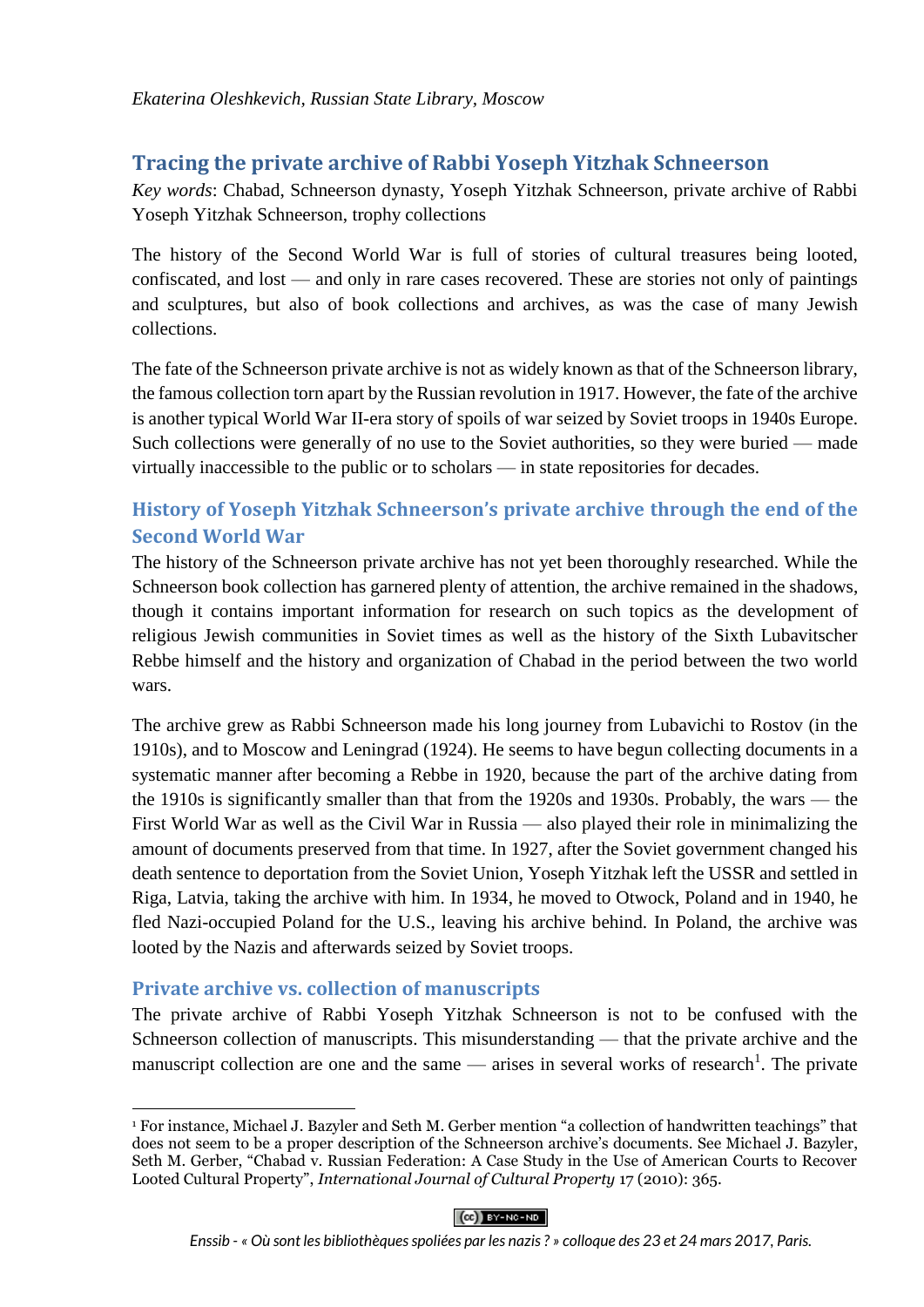archive includes mostly official documents as well as the correspondence of the Sixth Lubavitscher Rebbe. It contains some handwritten religious works as well, but probably just drafts: the papers are not bound into books.

The manuscript collection consists of bound handwritten books on religious matters: teachings, sermons and other works written by the Lubavitscher Rebbes and other prominent rabbis. In 1915, when German troops were approaching Lubavichi, several hundred manuscripts together with the library of printed books were sent to safe storage in Moscow, where they were nationalized after the Russian revolution (as were the printed books from the Schneerson library)<sup>2</sup>. They are now preserved in the Russian State Library.

There is another part of the manuscript collection: the manuscripts that Rabbi Yoseph Yitzhak Schneerson and his father, Rabbi Shalom Dov Ber Schneerson, took with them when fleeing to Rostov in 1915 as well as the manuscripts that Rabbi Yoseph Yitzhak acquired from 1920 to 1927 (for instance, from Samuil Viner together with a huge library of printed books). He managed to take these manuscripts with him when leaving for Riga, Latvia in 1927 and then again, when he moved to Warsaw and Otwock, Poland. While living in Latvia and Poland, he probably enriched his manuscript collection. He managed to take part of it with him when he escaped from Otwock to the U.S. in 1939–1940, as reported by his secretaries<sup>3</sup>. However, another part of the manuscript collection remained in Poland and after the end of World War II ended up in the library of the Jewish Historical Institute in Warsaw<sup>4</sup>. In 1978, after lengthy negotiations, the manuscripts were restituted to Agudas Chabad Lubavich in New York<sup>5</sup>. The restituted manuscript collection contains only the bound handwritten books<sup>6</sup>, i.e. neither the documents nor correspondence were found there (in contrast with the private archive).

In this article, I will focus only on the private archive of Rabbi Yoseph Yitzhak Schneerson, seized by Soviet troops in Poland and brought to Moscow after the end of World War II.

## **History of Yoseph Yitzhak Schneerson's private archive after the end of the Second World War**

Research on the topic has just begun, so there are more questions than answers concerning the fate of the archive during the war. Evidently, the archive was seized by Soviet troops in Poland, probably in Wölfelsdorf (today Polish Wilkanów), Silesia, where many Jewish and Masonic archives seized by the Nazis<sup>7</sup> were found, then brought to Moscow and placed in the so-called Special Archive that later became the Russian State Military Archive (RSMA). It is quite possible that some of the archive was lost — either under the Nazis or in the postwar period. The Soviet troops did not take much interest in the proper transportation of seized trophy documents, and

**.** 

#### $(O<sub>0</sub>)$  BY-NC-ND

<sup>2</sup> For the history of the Schneerson library see Ekaterina Oleshkevich, "Rediscovering the Schneerson collection: historical aspects and challenges of provenance research", in: "*Treuhänderische" Übernahme und Verwahrung – international und interdisziplinär betrachtet. Wien, 2.-4. Mai 2017, Tagungsband*, eds. Olivia Kaiser, Christina Köstner-Pemsel, Markus Stumpf (Vienna: Vienna University Press, 2017). (in press).

<sup>3</sup> *Sifriyat Lubavich* [Lubavich library]. Ed. Shalom Duber Levin (New York: Kehot, 1993): 112. [In Hebrew]

<sup>4</sup> Ibid, 112–114, 150.

<sup>5</sup> Ibid, 150–156.

<sup>6</sup> Ibid, 151, 154–155.

<sup>7</sup> Patricia Kennedy Grimsted, "Beyond Cold War Over a Restitution Claim?", *Antiquity and Law*. XVIII, Issue 4 (2013): 375.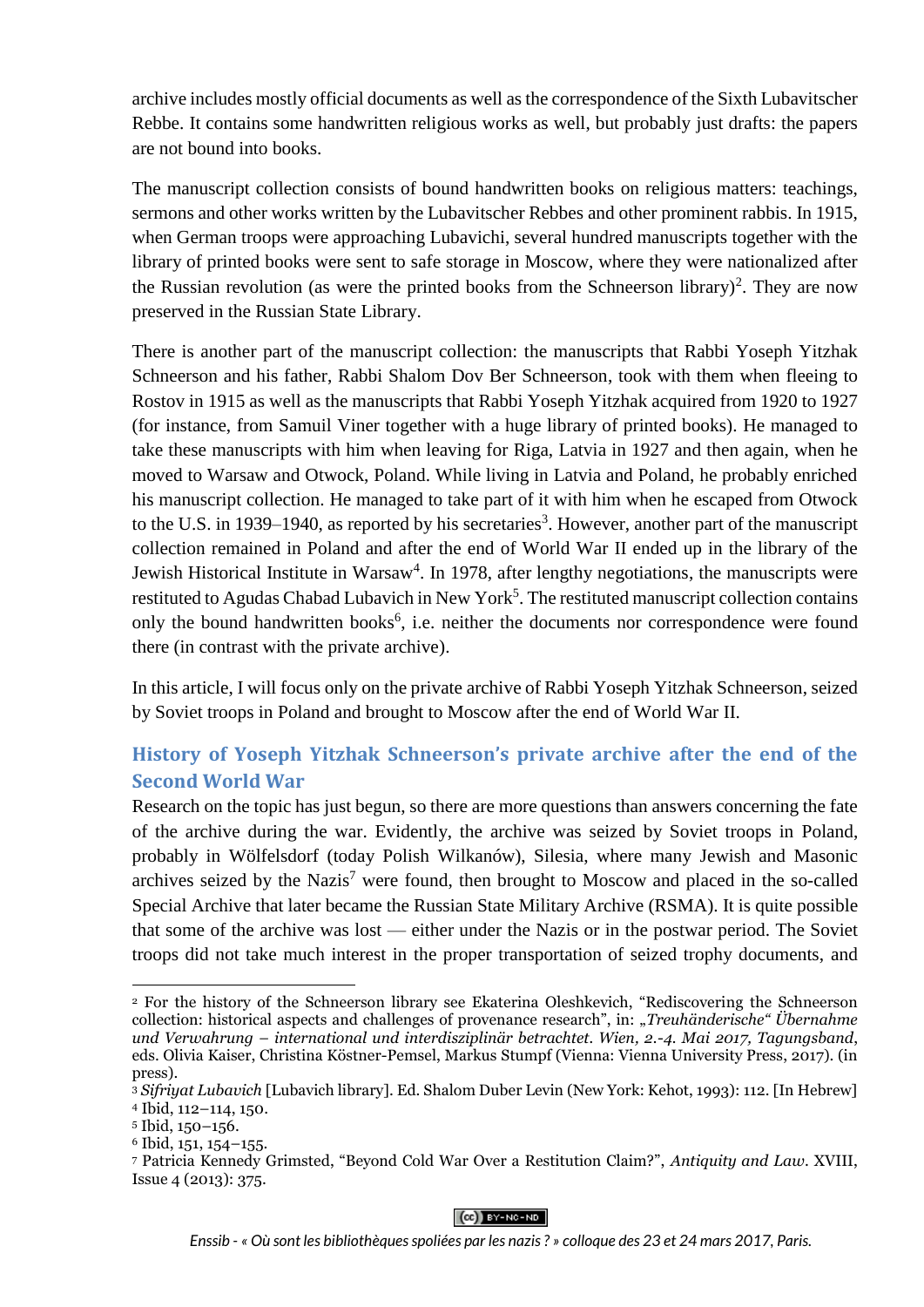some parts of the archive were therefore mixed in with other archives — for example, certain documents from the archive were found in the fond of the Military Archive devoted to the Vienna Jewish community and there are probably others in other fonds as well. Apparently, the documents now preserved in fond 706 of the Russian State Military Archive are not the whole archive once collected by Yoseph Yitzhak Schneerson. We will probably never know what the entire archive contained: it was a private archive, apparently not kept in a systematic manner, without an inventory or any documentation of its contents (or if there ever was such documentation, either it no longer exists or we are unaware of its existence). Therefore, all that can be done is to identify the documents that once belonged to the Schneerson archive and were then dispersed among the RSMA fonds.

When brought to Moscow, the archive was placed in the Central Special Archive of the USSR. The Special (*Osobiy*) Archive was established in 1946 for the purpose of preserving trophy documents seized in Europe, and its holdings were inaccessible to scholars because they were considered secret military documents. In addition, the Schneerson archive contained only Jewish documents, and almost all documents in any way related to Jewish topics were inaccessible and in many cases not even listed in the catalogues. The private archive of Rabbi Yoseph Yitzhak Schneerson shared the fate of all the trophy collections that were buried in the state repositories and remained "useless." The Soviet government had no idea what to do with them and no desire to research them. The trophy collections (archives as well as books) seized by Soviet troops were considered more as compensation for losses during World War  $II<sup>8</sup>$  than as documents usable for research. For this reason, the archives were kept without any research concerning them being done. In some cases — for instance, in the case of the Schneerson private archive – the situation for the most part still remains the same today.

### **Schneerson private archive from the breakup of the Soviet Union until today**

After the breakup of the Soviet Union, researchers could gain access to the archive. In 1999, the Osobiy archive became part of the Russian State Military Archive. The documents are now available to researchers on standard terms, great progress in comparison with the USSR. Still, however, there are almost no scientific works using documents from the Schneerson archive. Interest in the trophy collections in general was and remains strong, but this interest is mainly in the context of restitution.

In 2005, the Russian State Military Archive published a catalogue of its Jewish holdings in Russian and English, including a description of the Schneerson archive<sup>9</sup>. It became the first officially published "description" of the archive<sup>10</sup> – before that, even Chabad was not sure that the archive was preserved in the Russian State Military Archive<sup>11</sup>. However, the information in the catalogue

 $(O<sub>0</sub>)$  BY-NC-ND

 $\overline{a}$ <sup>8</sup> Patricia Kennedy Grimsted, *Reconstructing the Record of Nazi Cultural Plunder. A Survey of the Dispersed Archives of the Einsatzstab Reichsleiter Rosenberg (ERR)* (Amsterdam: IISH, 2011): 41–42.

<sup>9</sup> *Jewish Documentary Sources among the Trophy Collections of the Russian State Military Archives. A guide.* Eds. David Fishman, Mark Kupovetsky, Vladimir Kuzelenkov (Moscow: RGGU, ETSA, YVO, RGVA, 2005).

<sup>&</sup>lt;sup>10</sup> Except for several references to the archive in articles from the early 1990s, for example, George C. Browder, "Captured German and Other Nations' Documents in the Osoby (Special) Archive, Moscow", *Central European History* Vol. 24, No. 4 (1991): 442.

<sup>11</sup> Michael J. Bazyler, Seth M. Gerber, "Chabad v. Russian Federation: A Case Study in the Use of American Courts to Recover Looted Cultural Property", *International Journal of Cultural Property* 17 (2010): 365.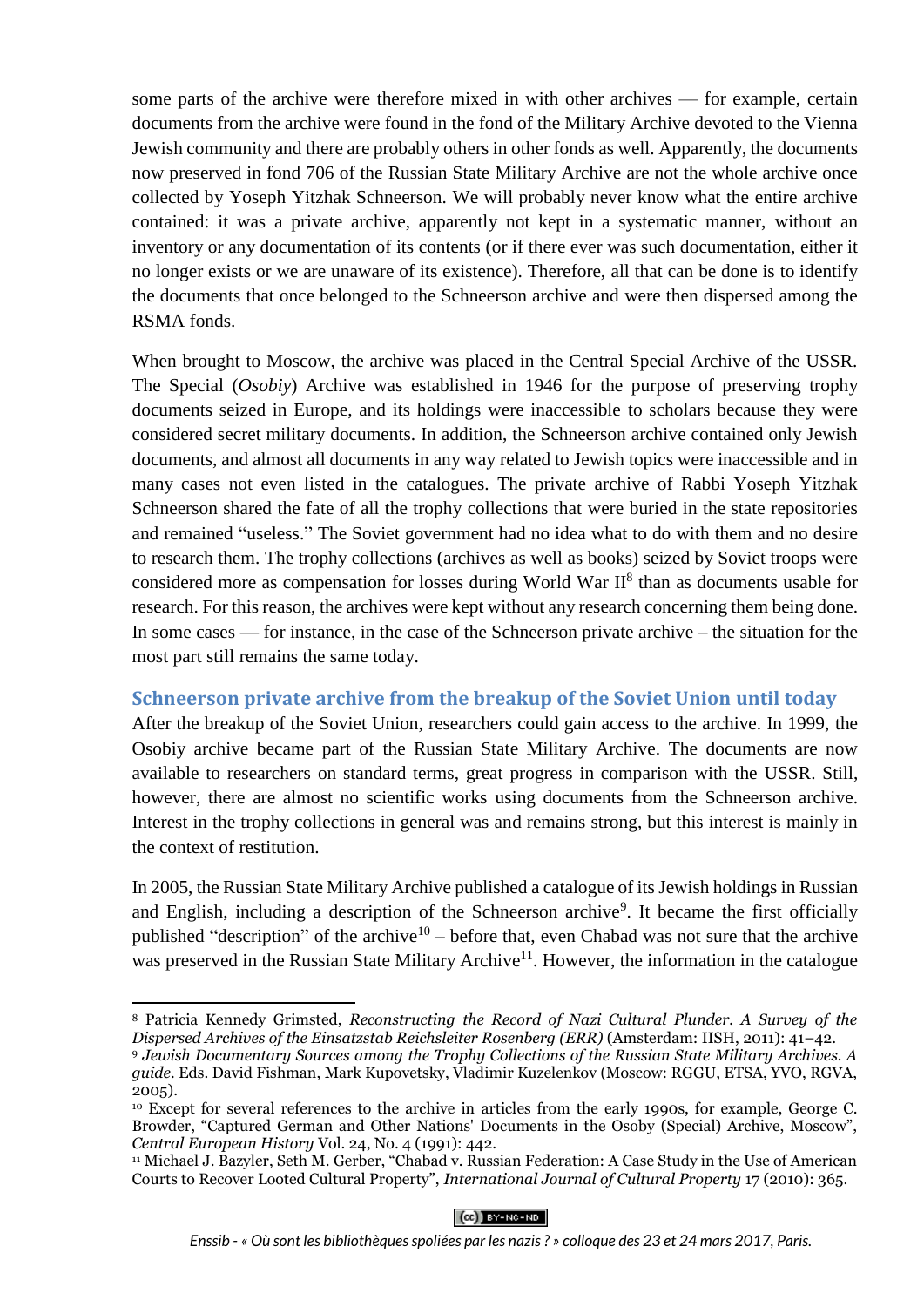is mostly general and does not provide any real details about the archive. Still, it was a first step in publicizing information about the archive.

The Schneerson archive was also included in the Chabad lawsuit for the return of the books and documents belonging to the Schneerson family, which has remained unsuccessful.

In 2015, the Russian State Military Archive together with the Jewish Museum and Tolerance Center in Moscow (JMTC) launched a cataloging and digitization project with the goal of making the Schneerson archive available online. It includes the cataloguing of all the items preserved in the archive and providing at least a short description for each of them including the language of the document, time and place of creation, its content, special features if there are any etc. At this point, the project is well underway — numerous documents have already been catalogued and some of them have even been scanned, however it is still far from completion due to many legal, technical, and even political problems. When finished, the project will be a great contribution to the research of Chabad history and the history of Hasidism in the early  $20<sup>th</sup>$  century, providing fascinating and still unknown material.

#### **What can be found in the archive?**

For now, the private archive of Rabbi Yoseph Yitzhak Schneerson — or fond number 706 of the Russian State Military Archive — contains 98 files including about 75 hundred folios, and approximately a hundred folios are located in other RSMA fonds (at least the documents of which the RSMA and JMTC staff is aware)<sup>12</sup>. The archive spans the period from the early 1890s to the late 1930s (the latest documents are dated 1938). The archive material can be divided into two big groups: documents from the 1890s–1910s and documents from the 1920s–1930s.

#### **1890s–1910s**

The history of the Rabbi Yoseph Yitzhak Schneerson archive begins in the late 19<sup>th</sup> century, when he (or probably his father at that time) started collecting different documents related to him or his family. One of the earliest documents in the archive is a letter addressed to Rabbi Shalom Dov-Ber Schneerson, the Fifth Lubavitscher Rebbe, from 1890. However, the early 20<sup>th</sup> century, i.e. the period when R. Yoseph Yitzhak Schneerson had not yet become the Chabad leader, is quite poorly represented in the archive. The archive includes sermons and letters from this period<sup>13</sup> as well as bank and insurance documents. The extracts from the registry of birth confirming the date of birth of Y.I. Schneerson's daughters (Sheina, Khana, Chaya-Mushka) are from the same period<sup>14</sup>. From the years of the First World War and Civil War, there are medical documents confirming that Y.I. Schneerson was exempt from military service for medical reasons (1916–  $1920$ <sup>15</sup>. This material makes up the first part of the archive, and it is quite small.

**.** 

#### $(O<sub>0</sub>)$  BY-NC-ND

<sup>12</sup> So, the estimation of the archive's contents made in the article of M. Bazyler and S. Gerber: "a collection of handwritten teachings comprising more than 25,000 pages" should be considered as at least doubly exaggerated, besides the fact that the archive contains not only and even not primarily handwritten teachings as discussed above. See Michael J. Bazyler, Seth M. Gerber, "Chabad v. Russian Federation: A Case Study in the Use of American Courts to Recover Looted Cultural Property", International Journal of Cultural Property 17 (2010): 365.

<sup>&</sup>lt;sup>13</sup> Op. 1, d.  $83 -$  sermons from 1905, d. 95 – letters from 1908.

<sup>14</sup> Op. 1, d. 1, ll. 24–26, 38, 54ob.

 $15$  Op. 1, d. 5, ll. 9–12.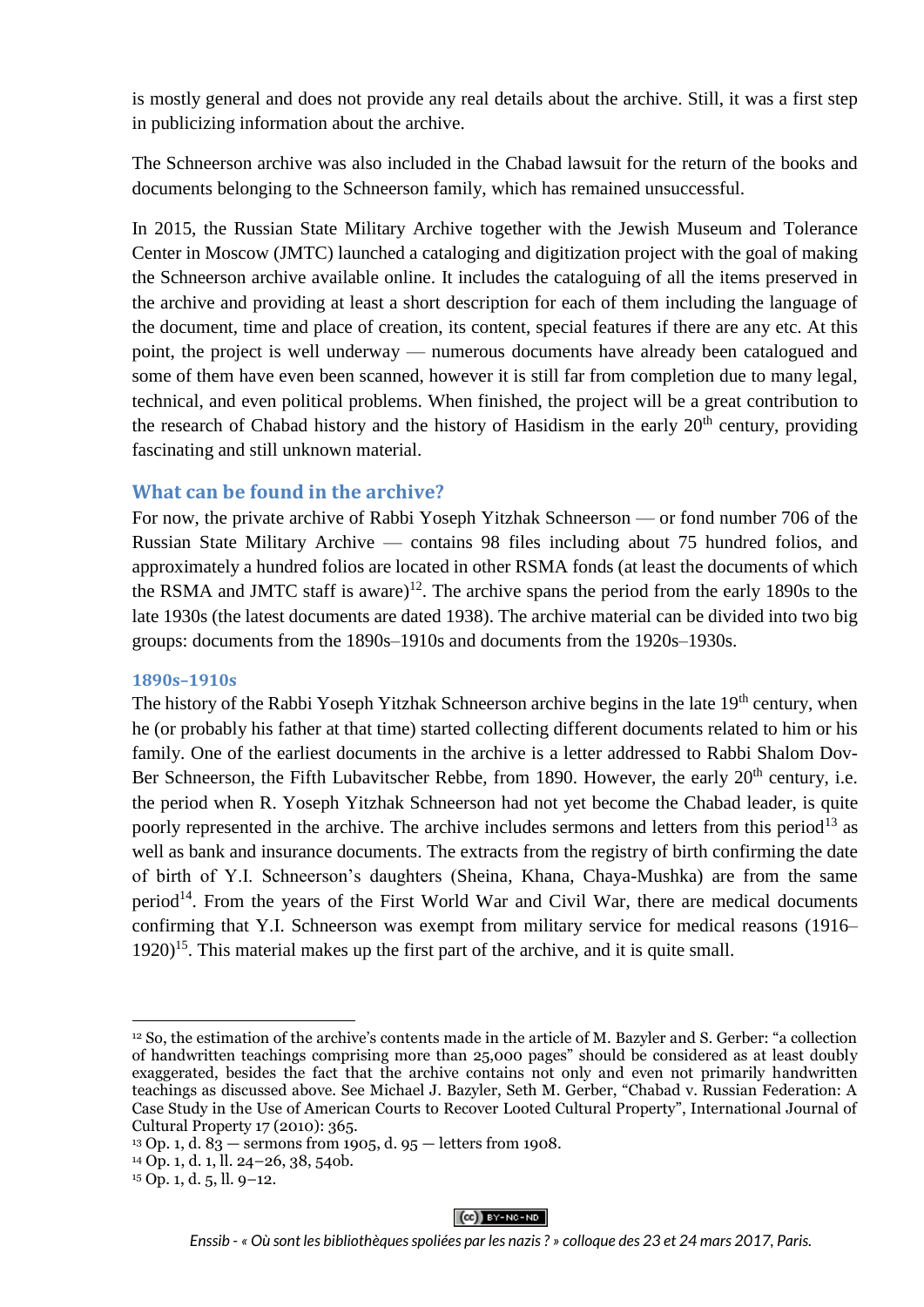#### **1920s–1930s**

Most of the archive's documents cover the period of the 1920s and 1930s, providing information about the private history of Yoseph Yitzhak Schneerson, his family and his religious activity as well as the history of Chabad.

*The intellectual legacy* of R. Yoseph Yitzhak Schneerson comprises a significant part of the archive. There are sermons and reflections on different topics: the system of Torah teaching in religious Jewish schools<sup>16</sup> (1923), the intentions and purposes of the Hasidic movement<sup>17</sup> (1926), Jewish isolation<sup>18</sup> (1938?), the Haskalah movement<sup>19</sup> (1938?), Jewish emancipation<sup>20</sup> (1938?) etc.

A significant portion of the archive is comprised of *letters* — addressed to Y.I. Schneerson or written by him. Among them are letters in Hebrew, Yiddish, Russian, Latvian, English and German. The letters can be divided into two groups: *private* and *official*. Among the *official* letters, there is correspondence with the representatives of different Jewish communities in the USSR, the U.S., former Palestine, Europe<sup>21</sup>, as well as letters of congratulations on different occasions (for instance, on the wedding of Y.I. Schneerson's daughter<sup>22</sup>) or telegrams where Jewish communities wished Y.I. Schneerson a safe journey<sup>23</sup> (1927). There are also letters from and to different Jewish organizations such as the Jewish committee in Berlin<sup>24</sup> (1929), "Shomrei Shabbat ve-ha-dat" in Warsaw<sup>25</sup> (1929), the American Youth Organization "Tipheret Joseph"<sup>26</sup> (1930), the Jewish Transylvanian Congregation in Jerusalem<sup>27</sup> (1929), Zairei Agudat Israel<sup>28</sup> (1929), Agudas Hasidim Anshei Chabad<sup>29</sup> (1931), Pinkhas ba-Kherev<sup>30</sup> (1931) etc. Most official letters date from the late 1920s or early 1930s.

Among the *private* correspondence are letters in Yiddish written by Y.I. Schneerson to his wife, Nechama Dina, and his relatives while traveling to Palestine and to the U.S. in 1929–1930, some of them sent while aboard the liner "France" that took him to the U.S. in 1929<sup>31</sup>. Among the private letters are also invitations to the wedding of his daughter, Chaya Mushka, and his future son-inlaw and the Seventh Lubavitscher Rebbe Menakhem Mendl<sup>32</sup> (1929) as well as letters of good wishes on Chanuka and other Jewish holidays to different people written by Y.I. Schneerson.

The *official documents* date mostly from the period when Y.I. Schneerson lived in the USSR, shedding light on his life in the Soviet Union. Among them are certificates given to Y.I. Schneerson by Soviet institutions: for instance, that he performed the duty of chief rabbi of Rostov

#### $(C<sub>c</sub>)$  BY-NC-ND

<sup>1</sup>  $16$  Op. 1, d. 63, ll.  $1-25$ . <sup>17</sup> Op. 1, d. 64, l. 1. <sup>18</sup> Op. 1, d. 79, ll. 5–7. <sup>19</sup> Op. 1, d. 79, ll. 7–9. <sup>20</sup> Op. 1, d. 79, ll. 70–75. <sup>21</sup> For instance, op. 1, d. 44, d. 47. <sup>22</sup> Op. 1, d. 48, l. 35; d. 55, ll. 59–60. <sup>23</sup> Op. 1, d. 21, ll. 1–19. <sup>24</sup> Op. 1, d. 48, ll. 121–125. <sup>25</sup> Op. 1, d, 48, l. 149. <sup>26</sup> Op. 1, d. 55, ll. 1–3. <sup>27</sup> Op. 1, d. 40, ll. 56–59, for example. <sup>28</sup> Op. 1, d. 40, ll. 43–45, for example. <sup>29</sup> Op. 1, d. 34, ll. 5, 15. <sup>30</sup> Op. 1, d. 34, l. 7. <sup>31</sup> Op. 1, d. 13. <sup>32</sup> Op. 1, d. 53, ll. 3–5.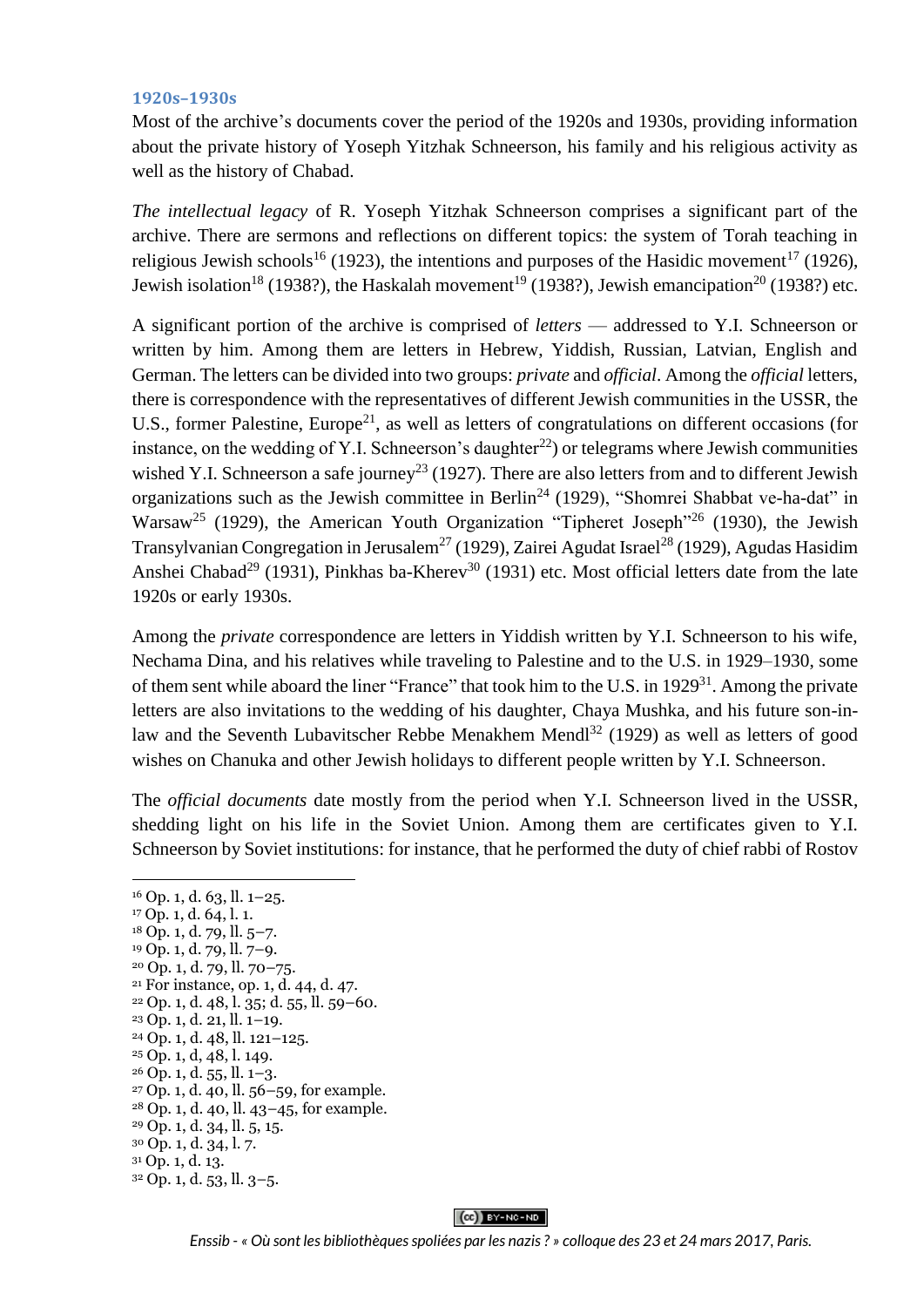in 1920<sup>33</sup> and that he was registered as a "religious worker" in the synagogue in  $1924^{34}$  and as a writer on Jewish religious philosophy<sup>35</sup> (1923). There is a license confirming his right to free settlement on the territory of the USSR $36$  (1927). The archive contains different documents concerning Y.I. Schneerson's arrest in  $1927^{37}$  and telegrams with demands for his release<sup>38</sup> (1927). From the same period are various official invitations, for instance, an invitation to take the post of rabbi in Riga<sup>39</sup> (1927) etc. There are almost no official documents from Latvia or Poland from the early or late 1930s.

*Financial documents* in Hebrew, Russian, English, German, French, Dutch etc. make up a significant part of the archive. Among them are numerous receipts — for example, of his rental payments in Leningrad<sup>40</sup> (1926) or fees for hotel rooms<sup>41</sup> (1931) as well as lists of receipts and expenditures<sup>42</sup>, lists of creditors<sup>43</sup> and letters on the financial situation of the Sixth Lubavitscher Rebbe<sup>44</sup> (1935). The archive also includes tax documents such as an income declaration of Y.I. Schneerson<sup>45</sup> (1924) and bank documents<sup>46</sup>. Financial records are the type of document that is almost equally represented for all the periods of the archive's existence. They provide a great opportunity for examination of Chabad economic history in the first half of the  $20<sup>th</sup>$  century.

The archive includes documents on the *Tomchei Tmimim yeshiva* in Warsaw (branch established in 1921) and other *Chabad yeshivot* — for example, the Torat Emet yeshiva in Jerusalem. Among them are the lists of students<sup>47</sup>, their academic progress<sup>48</sup> and timetable<sup>49</sup> as well as the number of learning hours<sup>50</sup>. The financial documents of the yeshiva include lists of receipts and expenditures<sup>51</sup> and wage rates<sup>52</sup>. It could be fascinating to explore the organization and economics of the Chabad yeshivot using these documents — such research has not yet been conducted.

Several documents in the archive are concerned with the issue of the *Schneerson library* and attempts to recover it; there are official letters of R. Yoseph Yitzhak demanding the return of the library to him<sup>53</sup> (1927) as well as an official petition of the American Chabad community on the same issue<sup>54</sup> (1933). The archive includes a treaty concluded between R. Yoseph Yitzhak and

**.** 

<sup>33</sup> op. 1, d. 5, l. 8 <sup>34</sup> Op. 1, d. 7, l. 1.  $35$  Op. 1, d, 7, l. 7. <sup>36</sup> Op. 1, d. 5, l. 1. <sup>37</sup> Op. 1, d. 5, l. 1a. <sup>38</sup> Op. 1, d. 5, l. 13. <sup>39</sup> Op. 1, d. 20, ll. 221–222. <sup>40</sup> Op. 1, d, 15, ll. 13–14. <sup>41</sup> Op. 1, d. 49, ll. 1–7. <sup>42</sup> For example, 1931, op. 1, d. 49, ll. 33–34; 1932, op. 1, d. 49, l. 38. <sup>43</sup> For example, 1931, op. 1, d. 49, ll. 35, 117–119. <sup>44</sup> Op. 1, d. 49, l. 53. <sup>45</sup> Op. 1, d. 15, ll, 1–4. <sup>46</sup> For example, 1931, op. 1, d. 31. <sup>47</sup> 1931, op. 1, d, 49, ll. 10–18; 1934, op. 1, d. 49, ll. 57–61. <sup>48</sup> 1934, op. 1, d. 49, ll. 62–63. <sup>49</sup> 1931, op. 1, d. 49, l. 127a; 1933, op. 1, d. 49, l. 122a. <sup>50</sup> 1935, op. 1, d. 49, l. 56. <sup>51</sup> 1934–1935, op. 1, d. 49, ll. 41–47, 48a–52. <sup>52</sup> 1933, op. 1, d. 49, l. 122ob. <sup>53</sup> Op. 1, d. 5, ll. 2–3. <sup>54</sup> Op. 1, d. 55, l. 47.

 $(O<sub>0</sub>)$  BY-NC-ND